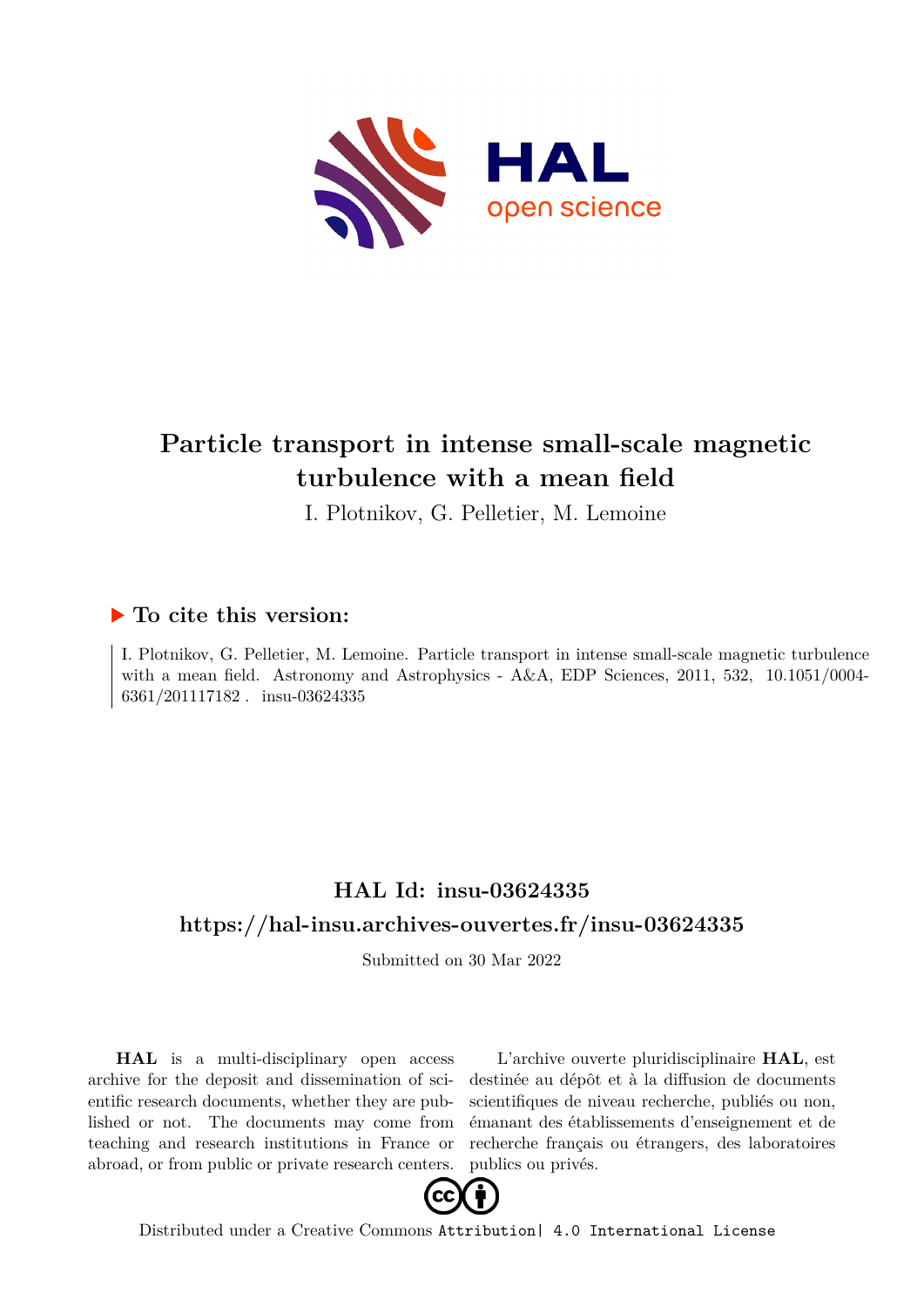A&A 532, A68 (2011) DOI: 10.1051/0004-6361/[201117182](http://dx.doi.org/10.1051/0004-6361/201117182) © ESO 2011



## **Particle transport in intense small-scale magnetic turbulence with a mean field**

I. Plotnikov<sup>1</sup>, G. Pelletier<sup>1</sup>, and M. Lemoine<sup>2</sup>

<sup>1</sup> UJF-Grenoble 1/CNRS-INSU, Institut de Planétologie et d'Astrophysique de Grenoble (IPAG) UMR 5274, 38041 Grenoble, France

e-mail: illya.plotnikov@obs.ujf-grenoble.fr <sup>2</sup> Institut d'Astrophysique de Paris, CNRS – UPMC, 98bis boulevard Arago, 75014 Paris, France

Received 3 May 2011 / Accepted 9 June 2011

#### **ABSTRACT**

Various astrophysical studies have motivated the investigation of the transport of high energy particles in magnetic turbulence, either in the source or en route to the observation sites. For strong turbulence and large rigidity, the pitch-angle scattering rate is governed by a simple law involving a mean free path that increases proportionally to the square of the particle energy. In this paper, we show that perpendicular diffusion deviates from this behavior in the presence of a mean field. We propose an exact theoretical derivation of the diffusion coefficients and show that a mean field significantly changes the transverse diffusion even in the presence of a stronger turbulent field. In particular, the transverse diffusion coefficient is shown to reach a finite value at large rigidity instead of increasing proportionally to the square of the particle energy. Our theoretical derivation is corroborated by a dedicated Monte Carlo simulation. We briefly discuss several possible applications in astrophysics.

**Key words.** magnetic fields – diffusion – scattering – turbulence – methods: analytical – methods: numerical

### **1. Introduction**

The scattering and the spatial diffusion of high energy particles off magnetic turbulence play a crucial role in many fields of astrophysics. For instance, they are key ingredients of Fermi acceleration processes because they directly control the efficiency and the rate of particle acceleration. They determine the properties of the confinement of astrophysical objects from jets to galaxies and clusters of galaxies, and governs the transport of the particles through interplanetary, interstellar, or intergalactic space. Diffusion has long been described by a quasi-linear theory approach (Jokipii 1966, 1973), which allows us to calculate the diffusion coefficients when the turbulent field is significantly weaker than the background field. However, in many circumstances the level of turbulence turns out to be large so that this standard picture requires extension. Several studies have examined the transport properties in strong turbulence by means of numerical simulations, e.g. Giacalone & Jokipii (1999), Casse et al. (2002), Candia & Roulet (2004), and Fatuzzo et al. (2010). Most of these investigations have focused on the situation in which a large-scale turbulence cascades toward small dissipative scales – as in the Kolmogorov scheme – and in which particles interact with gyroresonant modes of the turbulence spectrum. From the point of view of the particle, the turbulence therefore occurs on large scales, as the coherence length of the magnetic field corresponds roughly to the maximal scale of the turbulent spectrum.

However, in a variety of physical situations, the Larmor radius of the particle can exceed the coherence scale of the turbulence. The transport of particles downstream of a relativistic shock wave provides a clear example of this situation. The mean field is there mostly transverse to the flow because of Lorentz tranform effects and shock compression, and the turbulence that is excited in the shock precursor is generated on microscopic plasma skin depth scales. In this case, perpendicular diffusion at high (possibly very high) rigidity controls the transport of the particles back and forth from the shock. More generally, the high rigidity regime likely plays an important role in the deconfinement process of particles of high energy, when their Larmor radius exceeds the size of the astrophysical system. However, this high rigidity regime has received little attention so far, except for the pioneering study of Shalchi & Dosch (2009). The pitch angle scattering rate is known to increase in proportion to the square of the particle energy in this limit, but the behavior of the transverse diffusion coefficient, which is crucial in the above contexts deserves a careful analysis. This analysis is the objective of the present paper. It will be found in particular that even a weak mean field, as measured relatively to the turbulent component, can affect the scaling of the perpendicular diffusion coefficient.

The present paper describes both a theoretical and a numerical study of diffusion at high rigidity. The theoretical aspects are discussed in Sect. 2, while the numerical simulations are presented in Sect. 3. Finally in Sect. 4 we summarize our results and discuss some applications.

## **2. Transport of high rigidity particles with a mean field**

#### 2.1. Notations and summary of previous results

The transport of particles in magnetostatic turbulence is characterized by the reduced rigidity  $\rho$ , the level of turbulence  $\eta$ , and the power spectrum of magnetic fluctuations in three dimensions (3D)  $S_{3d}(k)$ . These quantities are defined as

$$
\rho \equiv \frac{\bar{r}_{\rm L}}{\ell_{\rm c}} = \frac{\epsilon}{e\bar{B}\ell_{\rm c}},\tag{1}
$$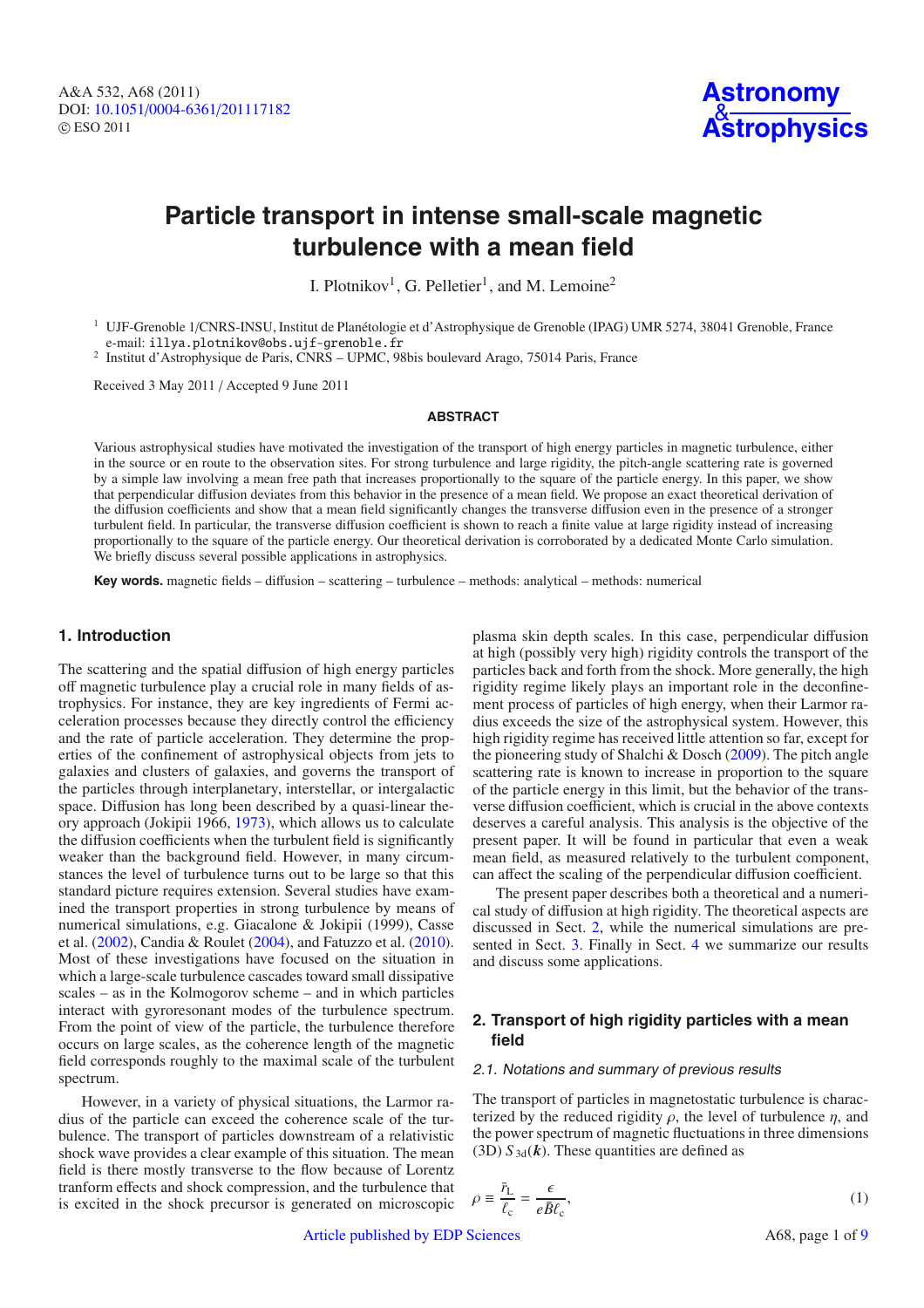where  $\bar{r}_L$  denotes the Larmor radius of the particle in the total (mean  $\mathbf{B}_0$  and turbulent  $\delta \mathbf{B}$ ) field  $\bar{B}$  where  $\bar{B}^2 \equiv \mathbf{B}_0^2 + \delta \mathbf{B}^2$ ,  $\epsilon$  the energy of the particle, and  $\ell_c$  the coherence length of the fluctuations fluctuations.

The turbulence level  $\eta$  is defined as

$$
\eta = \frac{\langle \delta \boldsymbol{B}^2 \rangle}{\langle \delta \boldsymbol{B}^2 \rangle + {\boldsymbol{B}_0}^2},\tag{2}
$$

where  $\eta \to 0$  corresponds to weak turbulence and  $\eta \to 1$  corresponds to pure turbulence with no mean field.

The correlation function  $C(r)$  of the random field

$$
C(r) \equiv \frac{\langle \delta B(x+r) \delta B(x) \rangle}{\langle \delta B^2 \rangle},\tag{3}
$$

can be written in terms of the one-dimensional power spectrum  $S(k) \propto k^2 S_{3d}(\boldsymbol{k})$ 

$$
C(r) = \frac{\int dk S(k) \sin(kr)/(kr)}{\int dk S(k)}.
$$
\n(4)

Casse et al. (2002) defined the coherence length as the scale at which  $C(r)$  is maximum; if the power spectrum takes the form of a broad-band truncated power-law  $S(k) \propto (k/k_{\text{min}})^{-\beta}$  for  $k_{\text{min}} \le k < k_{\text{max}}$  and zero otherwise, one finds for the coherence length  $k \leq k_{\text{max}}$  and zero otherwise, one finds for the coherence length  $\ell_c \approx 0.77k_{\text{min}}^{-1}$ . Alternatively, one can define the coherence length as we do here to be as we do here, to be

$$
\ell_{\rm c} \equiv \int_0^{+\infty} \mathrm{d}r \, C(r),\tag{5}
$$

where one then derives in a straightforward way

<sup>+</sup><sup>∞</sup>

$$
\ell_{\rm c} = \frac{\pi}{2} \frac{1}{\eta} \int_0^{+\infty} dk \, k^{-1} \, S(k), \tag{6}
$$

and the presence of  $1/\eta$  results from our choice of normalization for the power spectrum

$$
\int_0^{+\infty} \mathrm{d}k \, S(k) \equiv \eta,\tag{7}
$$

where in practice the spectrum is bounded between  $k_{\text{min}}$  and  $k_{\text{max}}$ . Both definitions for  $\ell_{\text{c}}$  coincide to within a factor close to unity. As a function of the spectrum index  $\beta$ , the coherence length is close to either  $k_{\text{min}}^{-1}$  on larges scale for  $\beta > 1$ , or to  $k_{\text{max}}^{-1}$ on small scales for  $\beta$  < 1.

The scattering frequency  $v_s$  is defined as the reciprocal of the decorrelation time of the pitch angle of the particle, the latter being defined relative to the direction of the mean field. As discussed in Casse et al. (2002), the scattering frequency can be written

$$
\nu_{s} \approx \frac{\pi}{3} \frac{c}{\bar{r}_{L}^{2}} \frac{\int_{k\bar{r}_{L}>1} k^{-1} S(k) dk}{\int S(k) dk},
$$
\n(8)

an expression that extends to the strong turbulence regime the results of the quasi-linear theory. This leads to the scalings

$$
\nu_s \simeq \frac{2}{3} \eta \frac{c}{\ell_c} \rho^{\beta - 2} \quad (\rho \ll 1)
$$
  

$$
\nu_s \simeq \frac{2}{3} \eta \frac{c}{\ell_c \rho^2} \quad (\rho \gg 1).
$$
 (9)

The Bohm scaling holds only in the very special case where  $\beta = 1$ . In addition to these quantities, the notion of correlation time also plays an important role because it measures the time beyond which a particle experiences a force that is decorrelated from the initial one, along the particle trajectory. It is then defined as

$$
\tau_{\rm c} \equiv \int_0^{+\infty} C(|\Delta x(\tau)|) d\tau,\tag{10}
$$

where  $\Delta x(\tau)$  represents the displacement after a time  $\tau$  in the turbulence. In quasi-linear theory, only the unperturbed trajectory is inserted into this definition, although one can extend that definition with a diffusive trajectory as we later indicate.

If a relativistic particle travels over a coherence length of the turbulent field without having displayed any wiggle, corresponding to the regime  $\rho \gg 1$ , then  $\tau_c \sim \ell_c/c$ . This correlation time is much shorter than the scattering time  $v_s^{-1} \sim \eta^{-1} \rho^2 \ell_c/c$  in this regime. The correlation time  $\tau_s$  can be recovered from Eq. (10) regime. The correlation time  $\tau_c$  can be recovered from Eq. (10) by using the ballistic approximation  $\Delta x(\tau) \simeq c\tau$ , which is appropriate in this regime  $\rho \gg 1$ , in which case Eq. (4) leads to  $\tau_{\rho} = (\pi/2)(\beta - 1)\beta^{-1}k^{-1}$   $/c \sim \ell_{\phi}/c$ . We note that in the spe- $\tau_c = (\pi/2)(\beta - 1)\bar{\beta}^{-1}k_{\text{min}}^{-1}/c \sim \ell_c/c$ . We note that in the special case where the nower-law index of turbulence  $\beta = 1$  (Bohm cial case where the power-law index of turbulence  $\beta = 1$  (Bohm regime) Eqs. (4) and (5) lead to  $\ell_c = (\lambda_{\text{min}}/4) \log(\lambda_{\text{max}}/\lambda_{\text{min}})$ , where  $\lambda_{\min}$  and  $\lambda_{\max}$  are the shortest and the longest wavelengths of turbulence.

If a particle experiences a chaotic motion on a length-scale smaller than  $\ell_c$ , corresponding to the regime  $\rho \ll 1$ , then the estimate is more complicated to obtain but one finds that  $\tau_c \sim \rho^{\beta} \ell_c/c$ as follows. Since the correlation time remains shorter than the scattering time, Casse et al. (2002) proposed a heuristic estimate in which decorrelation arises out of the small-scale modes with wavenumber  $k > k_{\text{min}} \rho^{-1}$ , which give rise to gyroresonant interactions with the particle of rigidity  $\rho$ . The modes with wavelengths longer than the Larmor radius (i.e.,  $k < k_{\text{min}}\rho^{-1}$ ) construct the field line to which the particle is attached, hence do not cause decorrelation on timescales shorter than the scattering time. The above correlation time is indeed shorter than the scattering time and increases with  $\rho$ . The heuristic estimate for  $\rho$  < 1 is consistent with quasi-linear theory when  $\eta \ll 1$  and with numerical results in the strong turbulence regime (Casse et al. 2002) can then be written as

$$
\tau_{\rm c} \simeq \frac{1}{\eta c} \int_{k > k_{\rm min}\rho^{-1}} \mathrm{d}k \, k^{-1} S(k),\tag{11}
$$

which bears some resemblance to the case discussed before for  $\rho \gg 1$ , except that  $\rho$  explicitly enters the sinc function, since one must now follow the orbit of the particle around the field line, and the integral is limited to  $k > k_{\text{min}}\rho^{-1}$  for the reasons given above. The calculation then implies that  $\tau_c \sim \rho^{\beta} \ell_c/c$  as announced. The particle trajectory undergoes decoherence before traveling  $\ell_c$  because of the large number of wiggles in the random field.

Thus, except for  $\eta \sim 1$  and  $\rho \sim 1$  for which the correlation time becomes comparable to the scattering time, a Markovian theory of the scattering process is appropriate, even if the turbulence is strong, stronger even than the mean field. This is an essential key for the present discussion.

Independently of the rigidity, the parallel diffusion coefficient is always given by  $D_{\parallel} = c^2/(3v_s)$ , even in the strong regime of turbulence. As for the transverse diffusion coefficient, in the strong regime at low rigidities, it does not follow a law similar to the quasi-linear result but is proportional to  $D_{\parallel}$  (Casse et al. 2002) because of the magnetic field line wandering that transmits parallel diffusion in the transverse direction. Casse et al. (2002) found in particular that  $D_{\perp} = \eta^{2.3} D_{\parallel}$  at small rigidities,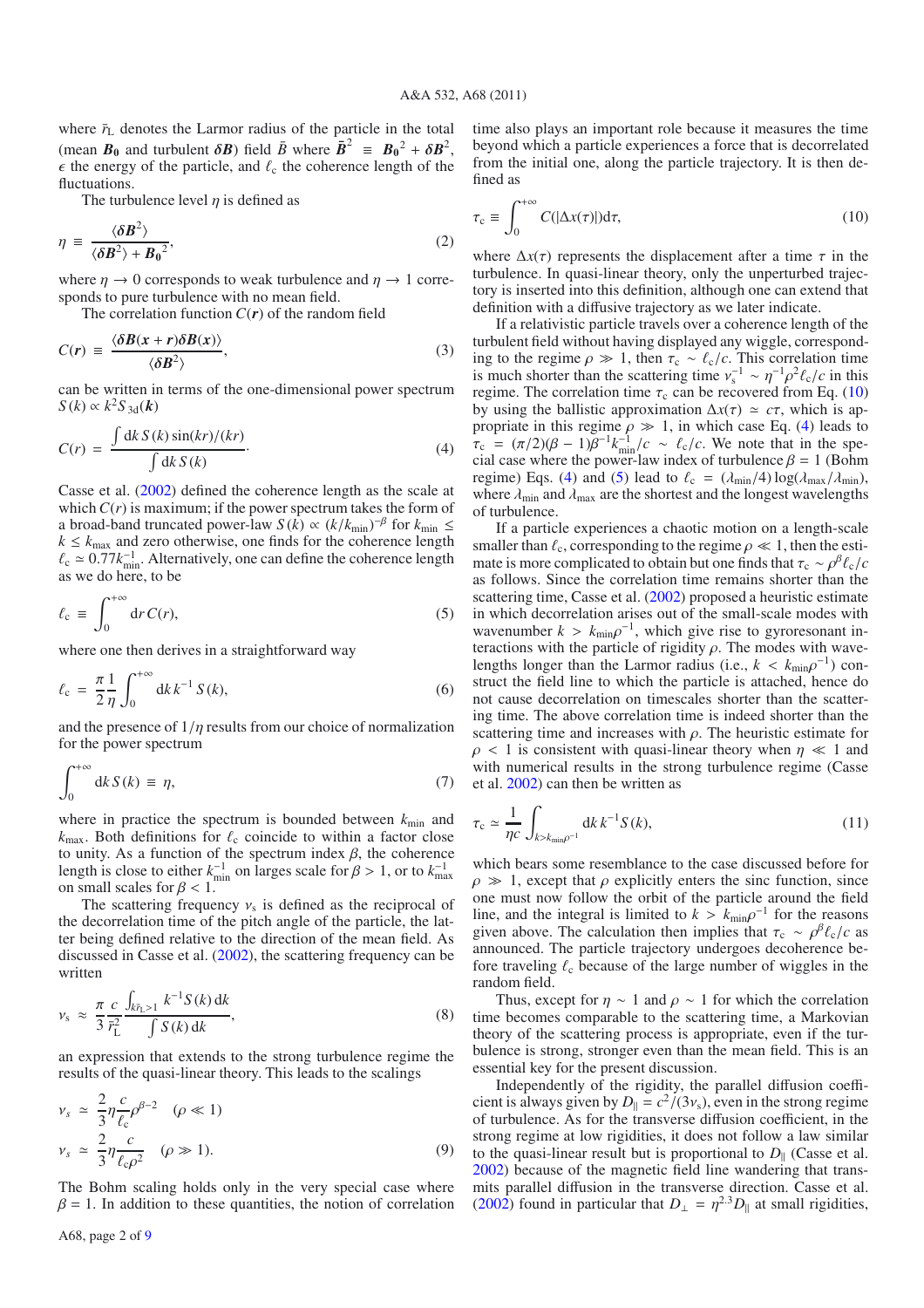which rules out the conjecture of Bohm's diffusion. In the next section, we discuss the transverse diffusion in the large rigidity regime.

#### 2.2. Transverse diffusion at large rigidity

As mentioned previously, in the large rigidity regime  $\rho \gg 1$ , the correlation time is (much) shorter than the scattering time, hence we expect to derive the parallel and transverse diffusion coefficients using a Markovian description of the trajectory. In particular when  $\rho \gg 1$ , the velocity changes by  $1/\rho$  only over a correlation time. This implies that significant changes in the velocity occur on timescales that are much longer than the correlation time. Therefore we can assimilate the effect of small-scale fluctuations to a fully decorrelated white noise on the relevant timescales.

To calculate the particle transport in a random field, one has to use the solution of the differential equation that governs the evolution of the particle velocity  $\boldsymbol{v}$ 

$$
\frac{\mathrm{d}}{\mathrm{d}t}v = \left[\hat{\Omega}_0 + \delta \hat{\Omega}(t)\right] \cdot v. \tag{12}
$$

The quantities  $\hat{\Omega}_0$  and  $\delta \hat{\Omega}$ (*t*) are rotation operators developed as linear combinations of the generators of the Lie algebra of the rotation group,  $\hat{\mathbf{L}}_1$ ,  $\hat{\mathbf{L}}_2$ ,  $\hat{\mathbf{L}}_3$ 

$$
\hat{L}_1 := \begin{pmatrix} 0 & 0 & 0 \\ 0 & 0 & -1 \\ 0 & 1 & 0 \end{pmatrix}, \hat{L}_2 := \begin{pmatrix} 0 & 0 & 1 \\ 0 & 0 & 0 \\ -1 & 0 & 0 \end{pmatrix}, \hat{L}_3 := \begin{pmatrix} 0 & -1 & 0 \\ 1 & 0 & 0 \\ 0 & 0 & 0 \end{pmatrix}.
$$
 (13)

In detail,  $\hat{\Omega}_0 = \Omega_0 B_0^i \hat{L}_i / B_0$ , where  $B_0^i$  denotes the *i*th component of  $\mathbf{B}_0$  and  $\Omega_0 = c/r_0$  a the Larmor pulsation defined with respect of  $\mathbf{B}_0$  and  $\Omega_0 \equiv c/r_{\text{L},0}$  the Larmor pulsation defined with respect<br>to the mean field. With this potation  $\hat{\mathbf{\Omega}}_{\text{S}}$ ,  $\mathbf{n} = \Omega_0 \mathbf{n} \times \mathbf{B}_0 / B_0$ . The to the mean field. With this notation,  $\hat{\Omega}_0 \cdot v = \Omega_0 v \times B_0 / B_0$ . The operator  $\delta \hat{Q}(t)$  is decomposed in a similar way as the generators of the rotation group, and  $\delta\Omega \equiv c/r_L$ , where  $r_L$  is now measured relatively to δ*B*.

To solve the equation of motion, one uses an auxiliary variable *u* that is defined as

$$
v(t) \equiv \hat{R}_0(t) \cdot u(t), \qquad (14)
$$

where

$$
\hat{\mathbf{R}}_0(t) \equiv \exp\left(t\hat{\mathbf{\Omega}}_0\right). \tag{15}
$$

We then define

$$
\hat{\tilde{\Omega}}(t) \equiv \hat{\boldsymbol{R}}_0(t)^{-1} \cdot \delta \hat{\Omega}(t) \cdot \hat{\boldsymbol{R}}_0(t), \qquad (16)
$$

one finds that  $u(t)$  obeys

$$
\frac{\mathrm{d}}{\mathrm{d}t}\boldsymbol{u} = \hat{\boldsymbol{\Omega}}(t) \cdot \boldsymbol{u}.\tag{17}
$$

This equation is solved as

$$
\boldsymbol{u}(t) = \mathcal{T} \exp\left[\int_0^t \boldsymbol{\hat{\Omega}}(t') dt'\right] \cdot \boldsymbol{u}(0). \tag{18}
$$

Because the operator in the exponent is time dependent, to preserve the exponential character of the solution, a time-ordering operator  $\mathcal T$  has to be introduced, as we now explain.

We note that  $u(0) = v(0)$ , thus the solution for v is given by

$$
\boldsymbol{v}(t) = \hat{\boldsymbol{R}}_0(t) \cdot \mathcal{T} \exp\left[\int_0^t \hat{\boldsymbol{\Omega}}(t') dt'\right] \cdot \boldsymbol{v}(0). \tag{19}
$$

The regular part of the field generates the regular rotation matrix  $\hat{\mathbf{R}}_0(t)$ , while the exponential accounts for the effect of the turbulent part. The time-ordering operator  $T$  maintains the chronological order of the products in the non-commuting  $\hat{\tilde{\Omega}}(t_k)$  in the expansion of the exponential operator, i.e.

$$
\mathcal{T}\hat{\Omega}(t_1) \cdot \hat{\Omega}(t_2) = \hat{\Omega}(t_1) \cdot \hat{\Omega}(t_2) \text{ if } t_1 > t_2,
$$
  
= 
$$
\hat{\Omega}(t_2) \cdot \hat{\Omega}(t_1) \text{ if } t_2 > t_1,
$$
 (20)

and so on for higher order products. Alternatively, the timeordered expansion can be written as a Dyson series

$$
\mathcal{T} \exp\left[\int_0^t \hat{\tilde{\mathbf{\Omega}}}(t') dt'\right] \equiv 1
$$
  
+ 
$$
\sum_{n=1}^{n=\infty} \int_0^t dt_1 \dots \int_0^{t_{n-1}} dt_n \hat{\tilde{\mathbf{\Omega}}}(t_1) \dots \hat{\tilde{\mathbf{\Omega}}}(t_n).
$$
(21)

We now use the following theorem that holds for a Gaussian stationary random process in the *white noise limit*. As discussed in detail in the Appendix, this is a direct generalization to any Lie algebra of a well-known result for a scalar random process, with no other restriction than the white noise assumption

$$
\left\langle \mathcal{T} \exp\left[\int_0^t \hat{\Omega}(t') dt'\right] \right\rangle = \mathcal{T} \exp\left[\frac{1}{2} \int_0^t dt_1 \int_0^t dt_2 \left\langle \hat{\Omega}(t_1) \cdot \hat{\Omega}(t_2) \right\rangle \right].
$$
 (22)

Various properties of the turbulent field can be considered i.e. that is either isotropic with no helicity, isotropic with helicity, or anisotropic with rotation invariance in the transverse direction. All these cases can be easily treated, although we focus on two relevant cases: (A) 3D isotropic turbulence and (B) twodimensional (2D) isotropic turbulence in the plane transverse to  $B_0$ , with  $\delta B \cdot B_0 = 0$ .

We define the projection operators π**ˆ**<sup>⊥</sup> on the plane transverse to  $B_0$  and the projection operator  $\hat{\pi}_{\parallel}$  along  $B_0$ . We now define the correlation function of the random rotation matrices δ**ˆ** Ω

$$
\langle \delta \hat{\Omega}(t_1) \delta \hat{\Omega}(t_1) \rangle = \langle \delta \Omega^i(t_1) \delta \Omega^j(t_2) \rangle \hat{\mathbf{L}}_i \hat{\mathbf{L}}_j,\tag{23}
$$

where

$$
\langle \delta \Omega^{i}(t_{1}) \delta \Omega^{j}(t_{2}) \rangle = 2\tau_{c} \delta(t_{1} - t_{2}) \left[ \frac{1}{2} \langle \delta \Omega_{\perp}^{2} \rangle \hat{\pi}_{\perp}^{ij} + \langle \delta \Omega_{\parallel}^{2} \rangle \hat{\pi}_{\parallel}^{ij} \right].
$$
\n(24)

The scalars  $\langle \delta \Omega_{\parallel}^2 \rangle$  and  $\langle \delta \Omega_{\perp}^2 \rangle$  characterize the relative strengths of the turbulence in the parallel (to  $R_2$ ) and perpendicular direcof the turbulence in the parallel (to  $\mathbf{B}_0$ ) and perpendicular directions. In particular, for 3D isotropic turbulence,  $\langle \delta \Omega_{\perp}^2 \rangle = 2 \langle \delta \Omega_{\parallel}^2 \rangle$ , in which case the above correlator becomes proportional to the in which case the above correlator becomes proportional to the identity. Then, using the properties of  $\hat{\pi}_{\perp}$ ,  $\hat{\pi}_{\parallel}$  and the  $\hat{L}_i$ , one finds

$$
\langle \delta \hat{\Omega}(t_1) \delta \hat{\Omega}(t_1) \rangle = -2\tau_c \delta(t_1 - t_2) \times \left[ \langle \delta \Omega^2 \rangle \hat{\mathbf{I}} - \langle \delta \Omega_{\parallel} \rangle^2 \hat{\pi}_{\parallel} - \frac{1}{2} \langle \delta \Omega^2_{\perp} \rangle \hat{\pi}_{\perp} \right], (25)
$$

where  $\langle \delta \Omega^2 \rangle \equiv \langle \delta \Omega_{\parallel} \rangle^2 + \langle \delta \Omega_{\perp}^2 \rangle$ . We note that the above correla-<br>tion function holds for  $\delta \Omega$ , which should not be confused with tion function holds for  $\delta \hat{\Omega}$ , which should not be confused with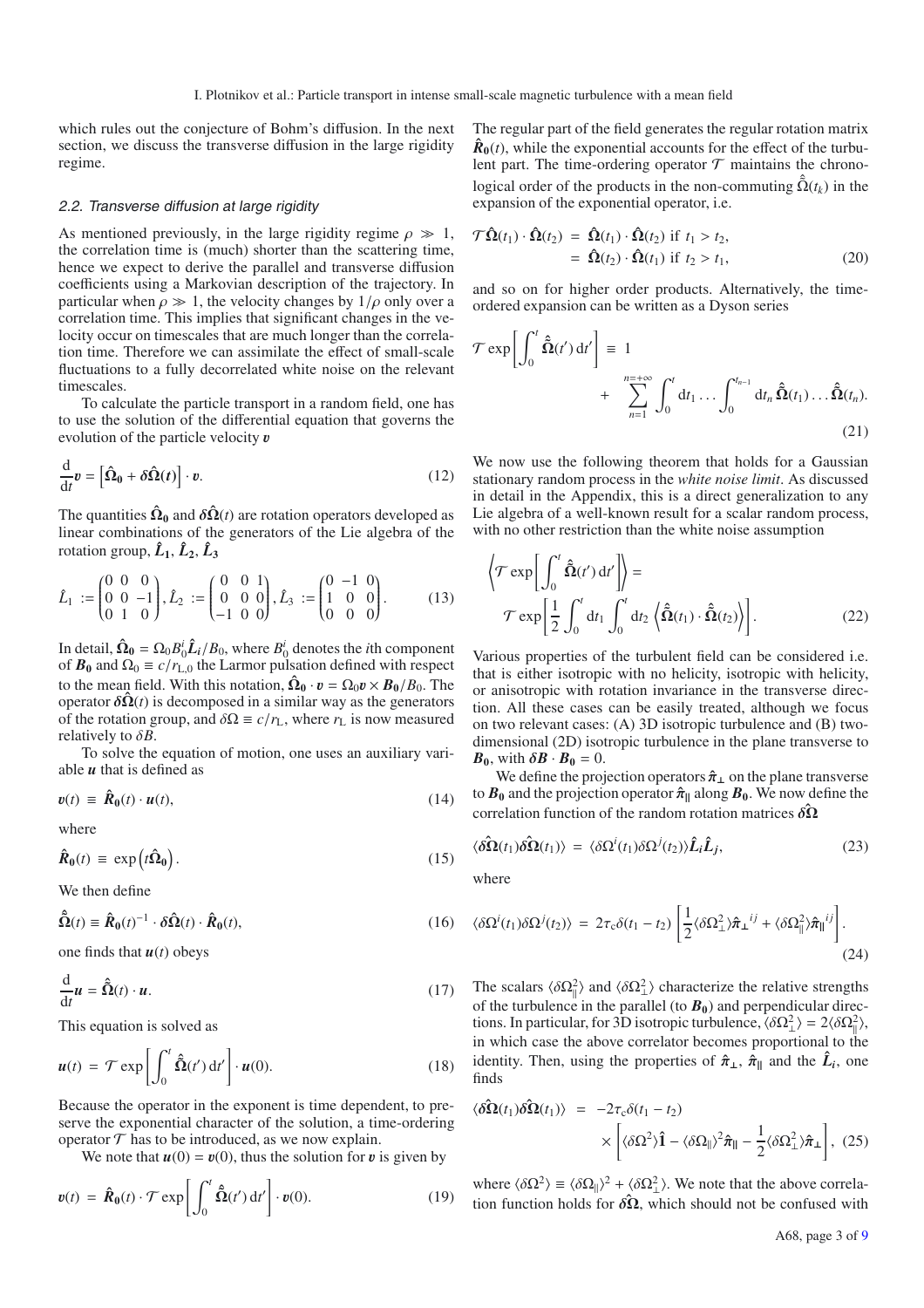$\hat{\Omega}$ , the latter being the quantity of relevance for calculating the transport properties, as expressed in Eq. (22). However,

$$
\langle \hat{\tilde{\Omega}}(t_1) \hat{\tilde{\Omega}}(t_2) \rangle = e^{-t_1 \hat{\Omega}_0} \langle \hat{\delta \Omega}(t_1) e^{-(t_2 - t_1) \hat{\Omega}_0} \hat{\delta \Omega}(t_2) \rangle e^{t_2 \hat{\Omega}_0}, \tag{26}
$$

and, because  $\left[\hat{\pi}_{\parallel}, e^{i\hat{\Omega}_{0}}\right] = \left[\hat{\pi}_{\perp}, e^{i\hat{\Omega}_{0}}\right] = 0$ , the correlation function for  $\hat{\tilde{\Omega}}$  is the same as that for  $\delta \hat{\Omega}$ .

Using Eq.  $(22)$ , one then finds the solution for  $\nu$ :

$$
\langle v(t) \rangle = \hat{\boldsymbol{R}}_0(t) \cdot \exp\left[\frac{1}{2} \int_0^t dt_1 \int_0^t dt_2 \langle \hat{\boldsymbol{\Omega}}(t_1) \hat{\boldsymbol{\Omega}}(t_2) \rangle \right] v(0), \quad (27)
$$

where the average is taken over the possible realizations of the turbulent field. This leads to

$$
\langle v(t) \rangle = \hat{\boldsymbol{R}}_0(t) \cdot \exp\left[ -t\tau_c \left( \langle \delta \Omega^2 \rangle - \langle \delta \Omega_{\parallel}^2 \rangle \hat{\boldsymbol{\pi}}_{\parallel} - \frac{1}{2} \langle \delta \Omega_{\perp}^2 \rangle \hat{\boldsymbol{\pi}}_{\perp} \right) \right] v(0). \tag{28}
$$

Using the properties of  $\hat{\pi}_{\parallel}$  and  $\hat{\pi}_{\perp}$ , this can be rewritten as

$$
\langle v(t) \rangle = \hat{\mathbf{R}}_0(t) \cdot \left\{ \exp\left[ -t\tau_c \left( \langle \delta \Omega^2 \rangle - \langle \delta \Omega_{\parallel}^2 \rangle \right) \right] \hat{\mathbf{\pi}}_{\parallel} + \exp\left[ -t\tau_c \left( \langle \delta \Omega^2 \rangle - \frac{1}{2} \langle \delta \Omega_{\perp}^2 \rangle \right) \right] \hat{\mathbf{\pi}}_{\perp} \right\} v(0). \tag{29}
$$

Therefore, one derives the general results

$$
\langle v_{\parallel}(0)v_{\parallel}(t)\rangle = \exp\left[-t\tau_{\rm c}\left(\langle\delta\Omega^2\rangle - \langle\delta\Omega_{\parallel}^2\rangle\right)\right]\langle v_{\parallel}(0)^2\rangle. \tag{30}
$$

In the transverse direction,

$$
\langle v_{\perp}(0) \cdot v_{\perp}(t) \rangle = \exp \left[ -t\tau_{c} \left( \langle \delta \Omega^{2} \rangle - \frac{1}{2} \langle \delta \Omega_{\perp}^{2} \rangle \right) \right]
$$
  

$$
\times \tau_{v_{\perp}(0)} \cdot \hat{\mathbf{R}}_{0} \cdot v_{\perp}(0)
$$
  

$$
= \exp \left[ -t\tau_{c} \left( \langle \delta \Omega^{2} \rangle - \frac{1}{2} \langle \delta \Omega_{\perp}^{2} \rangle \right) \right]
$$
  

$$
\times \cos \left( \Omega_{0} t \right) \langle v_{\perp}(0)^{2} \rangle.
$$
 (31)

The last equality follows from developing the exponential  $\hat{R}_0$  =  $\exp(t\hat{\Omega}_0)$ , noting that  $\hat{\Omega}_0 = \Omega_0 \hat{L}_3$  for  $B_0$  oriented along  $z$ ,  $\hat{L}_3^{-2n} = 0$  $(-1)^n \hat{\pi}_{\perp}$ ,  $\hat{L}_3^{2n+1} = (-1)^n \hat{L}_3$ ,  $^{\mathrm{T}} v_{\perp}(0) \cdot \hat{\pi}_{\perp} \cdot v_{\perp}(0) = \langle v_{\perp}(0)^2 \rangle$ , and  $\hat{u}_\perp(0) \cdot \hat{L}_3 \cdot v_\perp(0) = 0.$ 

The parallel  $D_{\parallel}$  and perpendicular  $D_{\perp}$  diffusion coefficients are directly obtained from the correlation functions of the velocity components after averaging over the initial velocities

$$
D_{\parallel} = \int_0^{+\infty} dt \langle v_{\parallel}(0)v_{\parallel}(t) \rangle,
$$
  
\n
$$
D_{\perp} = \frac{1}{2} \int_0^{+\infty} dt \langle v_{\perp}(0) \cdot v_{\perp}(t) \rangle.
$$
 (32)

Using Eqs.  $(30)$  and  $(31)$ , this leads to

$$
D_{\parallel} = \frac{1}{3} \frac{c^2}{\nu_s},
$$
  
\n
$$
D_{\perp} = \frac{1}{3} c^2 \frac{\nu_{\perp}}{\nu_{\perp}^2 + \Omega_0^2},
$$
\n(33)

where

$$
\nu_{s} = \tau_{c} \left( \langle \delta \Omega^{2} \rangle - \langle \delta \Omega_{\parallel}^{2} \rangle \right), \n\nu_{\perp} = \tau_{c} \left( \langle \delta \Omega^{2} \rangle - \frac{1}{2} \langle \delta \Omega_{\perp}^{2} \rangle \right).
$$
\n(34)

These expressions for  $D_{\perp}$  are formally similar to the results of the so-called classical diffusion theory, although they are obtained here under different physical assumptions; in particular, a strong turbulence situation is assumed.

In case (A), for 3D isotropic turbulence,  $\langle \delta \Omega_{\perp}^2 \rangle = 2 \langle \delta \Omega_{\parallel}^2 \rangle = \Omega_{\perp}^2$  $\frac{2}{3}\langle \delta \Omega^2 \rangle$ , so that

$$
\nu_{\perp} = \nu_{\rm s} = \frac{2}{3} \langle \delta \Omega^2 \rangle \tau_{\rm c} = \frac{2}{3} \frac{\eta}{\rho^2} \frac{c}{\ell_{\rm c}}.
$$
\n(35)

One may note that the expression for  $v_s$  matches that derived from a random walk argument for pitch angle diffusion. We also note that the above calculation for  $v_s$  may be applied to the regime  $\rho \ll 1$ , as long as the correlation time is shorter than the scattering time. This is true in the case of  $v_s = (2/3)\eta \rho^{\beta-2}$ , which is the standard quasi-linear theory result. The result for the perpendicular coefficient cannot, of course, be extended to the regime  $\rho \ll 1$ , as the above calculation does not account for field line wandering.

In case (B), for 2D transverse isotropic turbulence,  $\langle \delta \Omega_{\parallel}^2 \rangle = 0$ ,  $\langle \delta \Omega_{\perp}^2 \rangle = \langle \delta \Omega^2 \rangle$ , hence

$$
\nu_{\rm s} = 2\nu_{\perp} = \langle \delta \Omega^2 \rangle \tau_{\rm c}.
$$
\n(36)

This demonstrates that the transverse diffusion coefficients follows the scalings, which we express here for case (A), i.e., isotropic turbulence

$$
D_{\perp} \simeq D_{\parallel} \simeq \frac{1}{2} c \ell_{\rm c} \rho^2 / \eta \quad (1 \ll \rho \ll \bar{B}/B_0),
$$
  
\n
$$
D_{\perp} \simeq \frac{2}{9} c \ell_{\rm c} \frac{\bar{B}^2}{B_0^2} \quad (\bar{B}/B_0 \ll \rho).
$$
 (37)

The transition between these two regimes takes place at  $\rho \sim \bar{R}/R_0 \simeq n^{1/2}(1-n)^{-1/2}$  corresponding to  $\nu_n \sim \Omega_0$ . At larger  $\bar{B}/B_0 \simeq \eta^{1/2}(1-\eta)^{-1/2}$ , corresponding to  $v_s \sim \Omega_0$ . At larger rigidities the perpendicular diffusion coefficient remains conrigidities, the perpendicular diffusion coefficient remains constant, while the parallel diffusion coefficient continues to increase as  $\rho^2$ .

This result is supported by the numerical simulation that we now discuss.

## **3. Numerical simulation of the transport with a mean field for high rigidities**

#### 3.1. Numerical set up

A Monte Carlo strategy is adopted to measure the diffusion coefficients by integrating a large number of particle trajectories in given turbulent magnetic field configurations. Averages are then performed and statistical values of the diffusion coefficients deduced. The numerical set up is presented hereafter: we first discuss the construction of the magnetic field, then the integration of particle motion from Lorentz-Newton equation, and finally the estimates of the diffusion coefficients.

The total magnetic field is expressed as  $B = B_0 + \delta B$  as before. The regular field is oriented along *z*, and  $\delta B$  is assumed to be isotropic in the three dimensions. An algorithm similar to Giacalone & Jokipii (1999) is used to construct the turbulent component of magnetic field  $\delta$ *B* by summing over plane wave modes ( $N_{\text{mod}}$ ) with turbulent wavelengths extending from  $L_{\text{min}} =$  $1 \equiv 2\pi/k_{\text{max}}$  to  $L_{\text{max}} \equiv 2\pi/k_{\text{min}}$ , the power spectrum following a truncated power law between  $k_{\text{min}}$  and  $k_{\text{max}}$ . In detail

$$
4) \quad \delta \boldsymbol{B}(\boldsymbol{x}) = \sum_{n} G_{n}(k_{n}) \xi_{n} \cos(k_{n} \cdot \boldsymbol{x} + \beta_{n}). \tag{38}
$$

A68, page 4 of 9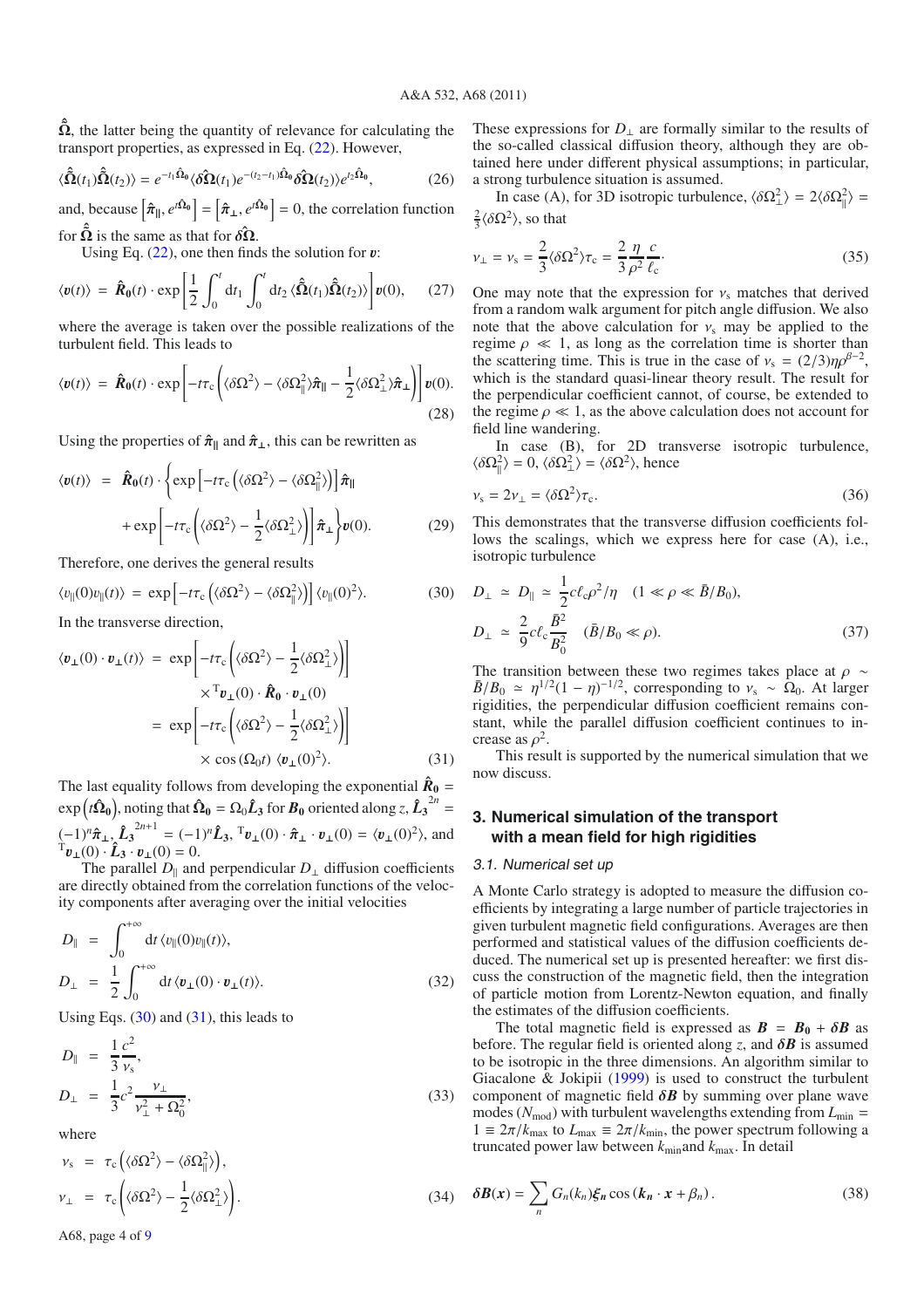With Fourier modes of amplitude *G<sub>n</sub>*, and wave vectors  $k_n = \frac{2\pi}{L_n} e_k$  isotropically distributed, the unitary vector  $\xi_n$  is perpendicular to  $k_n$  in order to ensure that  $\nabla \cdot \delta \mathbf{B} = 0$ , and  $\beta_n \in [0, 2\pi]$ represents the random phase. The power spectrum is normalized by the turbulence parameter  $\eta$  introduced earlier such that  $\langle \delta \vec{B}^2 \rangle = B_0^2 \eta/(1 - \eta)$ . For definiteness, the mode amplitudes are constructed according to a Kolmogorov cascade with logarithconstructed according to a Kolmogorov cascade with logarithmic spacing between wavenumbers:  $G_n \propto k_n^{-5/3}$ . We note that the details of the inertial range of the turbulence are not important because we are interested in the scattering properties at large rigidities, when the particle Larmor radius  $\bar{r}_L$  is larger than all turbulent length-scales. For a detailed presentation of the numerical turbulent magnetic field construction, the reader is referred to Sect. 2.B of Casse et al. (2002) and Sect. 3 of Giacalone & Jokipii (1999).

Several tests of the dynamic range of turbulence  $L_{\text{max}}/L_{\text{min}}$ and the magnetic wave-modes  $N_{\text{mod}}$  were performed. The main difficulty is that the scattering timescales increase as a square of particle rigidity. For large rigidities, it is thus difficult to preserve the accuracy with time when achieving particle diffusion together with a realistic magnetic field model. To develop a simulation that operates over a few scattering times, one needs to achieve an integration time of at least  $100\rho\bar{r}_1/c$ , as in our simulations. One must also strike a compromise with the number of plane wave modes to save computational time; values of order 200–300 have emerged as a satisfactory compromise between accuracy and calculation time. To save computational time, and because the small scales of the turbulent cascade are of little influence, the dynamic range has been shortened to  $L_{\text{min}}/L_{\text{max}} = 0.1$ . Tests performed with a larger dynamic range have provided similar results; the highest accuracy is obtained when modes are concentrated on the largest scale. It is explained physically by the high energy particles interacting only with the largest magnetic structures.

Particle motion is solved using the Lorentz-Newton equation of motion that preserves its energy, hence its Lorentz factor  $\gamma$ 

$$
\frac{\mathrm{d}v}{\mathrm{d}t} = \frac{q}{\gamma mc} v \times (B_0 + \delta B). \tag{39}
$$

At this point, we define the numerical rigidity  $\rho' \equiv 2\pi \bar{r}_L/L_{\text{max}}$ , which differs from the previous physical definition by a numerical factor of order unity, as discussed earlier. The exact relation between  $\ell_c$  and  $L_{\text{max}}/2\pi$  depends on the dynamic range and the power-law index of turbulence. In the following, the conversion factor between both rigidities is derived using  $\ell_c \approx 0.1 L_{\text{max}}$ , a good approximation for a Kolmogorov-type spectrum.

The numerical integration of Eq. (39) is performed using a Bulirsch-Stoer schema (Press et al. 1986). Once a large number of particle trajectories were calculated and stored, statistical averages instead being performed. Given the number of particles  $N<sub>p</sub>$  for each field realization and the number of field realizations  $N_{\text{field}}$ , the diffusion tensor coefficient  $(i, j)$  is evaluated as

$$
D_{ij}(t) = \frac{1}{2N_p N_{\text{field}}} \sum_{n=1}^{N_{\text{field}}} \sum_{k=1}^{N_p} \frac{(x_i(t) - x_i(t_0))(x_j(t) - x_j(t_0))_{n,k}}{t - t_0}
$$
  
= 
$$
\frac{\langle \Delta x_i \Delta x_j \rangle}{2\Delta t}.
$$
 (40)

The average is performed over different particle trajectories and different field realizations. For each value of  $\rho$ , we take  $N_{\text{field}} \times N_{\text{p}} = 10^3$  different trajectories with random initial velocity directions. The asymptotic value for  $t \to \infty$  (plateau)



**[Fig. 1.](http://dexter.edpsciences.org/applet.php?DOI=10.1051/0004-6361/201117182&pdf_id=1)** The diffusion coefficient variation is plotted in units of  $c\overline{L}_{\text{max}}/(2\pi)$  as a function of rigidity  $\rho'$  in pure turbulence ( $B_0 = 0$  or  $\eta = 1$ ). The dashed line is drawn as a reference for a scaling  $D_{\text{iso}} \propto \rho'^2$ . For  $\rho' > 1$ ,  $D_{\text{iso}}$  is indeed proportional to  $\rho^2$ .

is roughly constant and defines the actual diffusion regime. It gives the diffusion coefficient as  $D_{ij}$  as  $t \to \infty$ , precisely when  $t \gg v_s^{-1}$ . This method of coefficient estimation appears precise<br>enough for an integration involving 10<sup>3</sup> particles. A complemenenough for an integration involving  $10<sup>3</sup>$  particles. A complementary technique consists of evaluating time correlations between velocities over particle trajectories. With 1000 particles in the transport regime studied here, this method is affected by numerical noise for the velocity correlation function, hence is not presented.

Two different cases were investigated numerically: a pure turbulence situation ( $B_0 = 0$ ) and a strong turbulent case with  $\delta B \gg B_0$ . Results are presented in the following sub-sections.

#### 3.2. Pure turbulence  $B_0 = 0$

These simulations were performed to test the correctness and accuracy of the code. On theoretical grounds (see the appendix of Casse et al. 2002; Aloisio et al. 2004; Pelletier et al. 2009) and previous numerical works (Parizot 2004), we expect the diffusion coefficient to evolve as the square of energy (e.g. rigidity) when  $\rho' \gg 1$ .

Here we set  $\eta = 1$  and  $\delta \mathbf{B}$  isotropically distributed by construction, so that the three space directions are equivalent. The equivalence of the three directions was numerically verified in our simulations. The diffusion coefficient is evaluated as

$$
D_{\rm iso} = \frac{\langle \Delta x^2 \rangle + \langle \Delta y^2 \rangle + \langle \Delta z^2 \rangle}{6\Delta t}.
$$
 (41)

Figure 1 shows numerical values calculated for  $\rho'$  going from 1 to 100. The diffusion coefficient is plotted in units of  $cL_{\text{max}}/(2\pi)$ as a function of rigidity  $\rho'$ . A power law is observed for  $1 < \rho' <$ <br>100 as predicted by the theory namely  $D_{\text{iso}} \propto \rho'^2 \propto \epsilon^2$ . One 100, as predicted by the theory, namely  $D_{\text{iso}} \propto \rho'^2 \propto \epsilon^2$ . One may be able to discern a slight deviation at  $\rho'$  close to 100. This purely numerical effect disappears when taking a larger number of magnetic wave-modes on scales close to *L*max by defining  $L_{\text{min}}/L_{\text{max}} \sim 1$ . We retain however the current field configuration, taking this effect into account when interpreting the results.

#### 3.3. Weak mean field  $B_0 < \delta B$

We now consider the case where a constant weak mean field  $B_0$  along the *z* direction is present. In this case, two different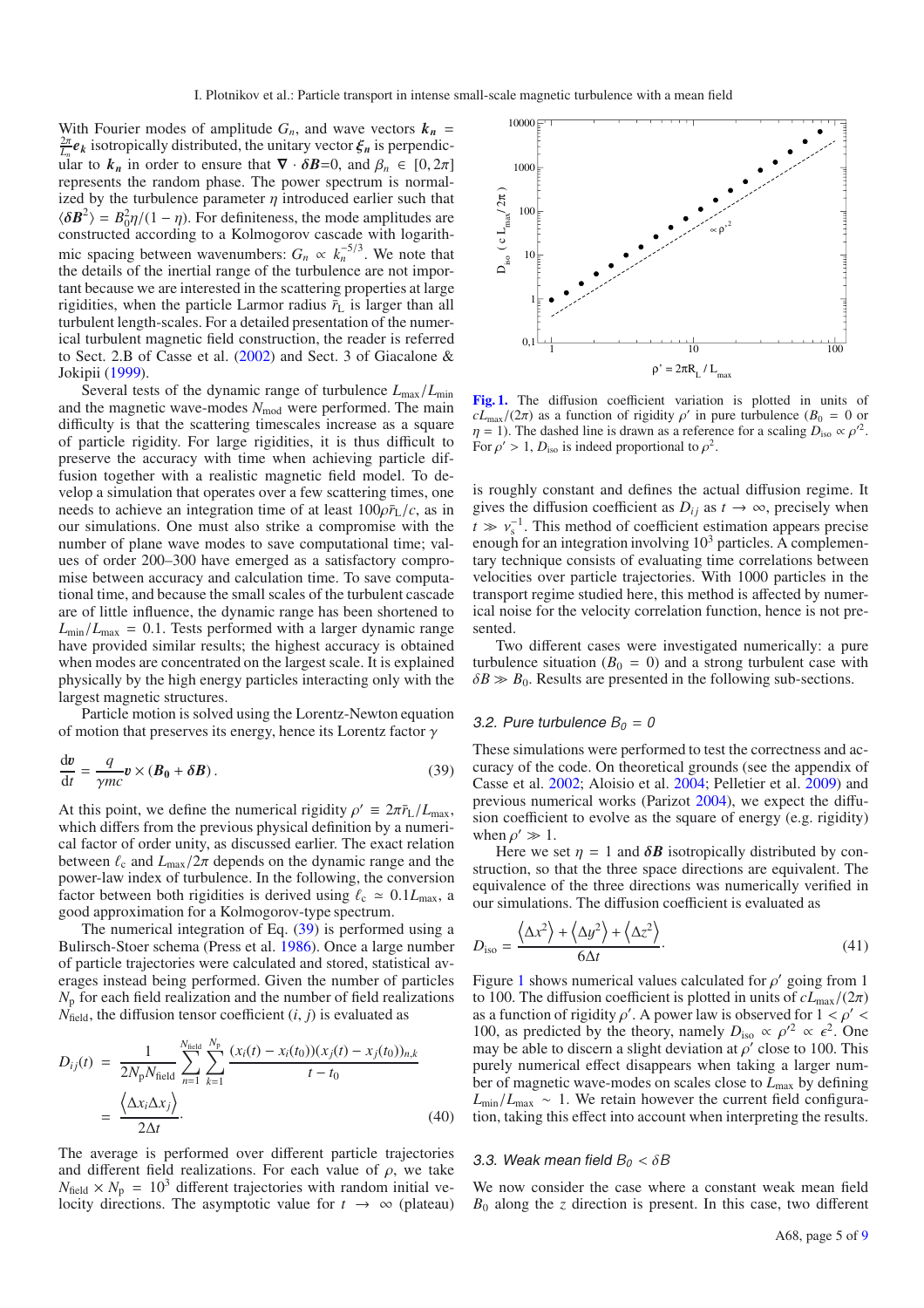

**[Fig. 2.](http://dexter.edpsciences.org/applet.php?DOI=10.1051/0004-6361/201117182&pdf_id=2)** The parallel diffusion coefficient  $D_{\parallel}$  plotted in units of  $(cL_{\text{max}}/(2\pi))$  as a function of  $\rho'$  for different degrees of turbulence  $\delta B^2/B_0^2 \in [1, 9999]$ . Here  $D_{\parallel} \propto \rho^2$ , as in the case of purely isotropic turbulence without mean field. As long as  $\delta B^2/B^2 \gg 1$ , the strength of turbulence without mean field. As long as  $\delta B^2/B_0^2 \gg 1$ , the strength of the turbulence does not influence the normalization of  $D_0$ the turbulence does not influence the normalization of  $D_{\parallel}$ .

diffusion coefficients are defined  $D_{\parallel} = D_{zz}$  and  $D_{\perp} = (D_{xx} + D_{yy})$  $D_{yy}$ )/2. Overall, we explored five different levels of turbulence  $\eta = \{0.5, 0.9, 0.99, 0.999, 0.9999\}$ , spanning five orders of magnitude in  $\delta B^2/B_0^2$ . The rigidity  $\rho'$  ranges from 1 to 100 for each value of  $\eta$ . At each calculation point  $\{\eta, \rho\}$ , the coefficients are evaluated by averaging over  $10^3$  particles (10 particles  $\times$ 100 field realizations), as before.

As shown in Fig. 2, the parallel diffusion coefficient retains the same dependence on rigidity as in pure turbulence,  $D_{\parallel} \propto \rho'^2$ . For  $\eta > 0.5$ , the turbulence level has almost no influence on the value of  $D_{\parallel} \simeq 0.9c\bar{r}_{\perp}\rho'$ . Therefore as expected, the mean field, as long as it remains weak enough has no influence on the diffusion long as it remains weak enough, has no influence on the diffusion of particles along its direction.

The picture is different for the transverse coefficient when the particle rigidity becomes large. In Fig. 3, the simulated transverse diffusion coefficient is plotted as a function of rigidity  $\rho'$ for different degrees of turbulence. In each case, its value saturates to a constant value when  $\rho' \sim \delta B/B_0$ . This value behaves proportionally to the turbulence degree; in detail,  $D_{\perp} \simeq$  $0.13c(\overline{L}_{\text{max}}/2\pi)\delta B^2/B_0^2$ , in excellent agreement with our theoret-<br>ical prediction from Eq. (37) Individual particle trajectories reical prediction from Eq. (37). Individual particle trajectories reveal a weakly perturbed helical path when  $\rho' \gg 1$ . Therefore, a strong small-scale turbulence acts as a collection of small-scale scattering centers, each producing a small deflection.

According to the theory,  $D_{\parallel}$  is the limit of a function  $c^2g_{\parallel}(t)/3$  as  $t \to \infty$ , precisely as  $t > t_s$ , the function being

$$
g_{\parallel}(t) = \frac{1 - e^{-\nu_s t}}{\nu_s}.
$$
\n(42)

In a similar way *D*<sub>⊥</sub> is the limit of a function  $c^2g_{\perp}(t)/3$  as  $t \to \infty$ , in addition to when  $t > t_s$ , the function being

$$
g_{\perp}(t) = \frac{\nu_{\rm s}}{\Omega_0^2 + \nu_{\rm s}^2} \left\{ 1 - e^{-\nu_{\rm s}t} \left[ \cos \left( \Omega_0 t \right) - \frac{\Omega_0}{\nu_{\rm s}} \sin \left( \Omega_0 t \right) \right] \right\}.
$$
 (43)

The numerical simulation reproduces these types of behavior, although the transverse evolution departs slightly from the above formula before reaching the scattering time  $\tau_s$ . Nevertheless, the agreement between the theory and the numerical simulation holds during the linear growth at the beginning of the evolution



**[Fig. 3.](http://dexter.edpsciences.org/applet.php?DOI=10.1051/0004-6361/201117182&pdf_id=3)** The transverse diffusion coefficient *D*<sup>⊥</sup> plotted in units of  $cL_{\text{max}}/(2\pi)$  as a function of  $\rho'$  for different degrees of turbulence  $\delta B^2/B_0^2 \in [1, 9999]$ . The diffusion coefficient saturates at  $\rho' \sim \delta B/B_0$ .<br>Below this value, its behavior is similar to the parallel diffusion coeffi-Below this value, its behavior is similar to the parallel diffusion coefficient. Beyond  $\rho'$ , its value becomes independent of particle rigidity.



**[Fig. 4.](http://dexter.edpsciences.org/applet.php?DOI=10.1051/0004-6361/201117182&pdf_id=4)** Transition toward parallel and perpendicular diffusion. Before reaching its asymptotic value for  $t > \tau_s$ , the transverse diffusion rate decreases as in a sub-diffusive regime.

and when the evolution approaches the asymptotic behavior. The numerical results confirm the theory we proposed in the previous section for the asymptotic regime. The scattering time is clearly the time beyond which spatial diffusion takes place. We can also note that there is a sub-diffusion regime before the settlement of the transverse diffusion regime.

The anisotropy ratio  $D_{\perp}/D_{\parallel}$  can be seen in Fig. 5 as a function of  $\rho'$ . When the turbulence level  $\eta$  is close to 1 and  $\rho'$  is not too large the transport appears isotropic  $D_{\nu}/D_{\nu} \approx 1$ . At higher too large, the transport appears isotropic  $D_{\perp}/D_{\parallel} \simeq 1$ . At higher rigidities, its behavior follows the law  $\propto \rho^{-2}$  for all turbulence levels, illustrating the saturation of the transverse coefficient and in agreement with the theoretical prediction.

#### 3.4. Comparisons with previous results

Transverse diffusion at high rigidity, as far as we know, has been poorly studied in the literature. However, we can compare our results with several previous numerical and theoretical studies with different limits.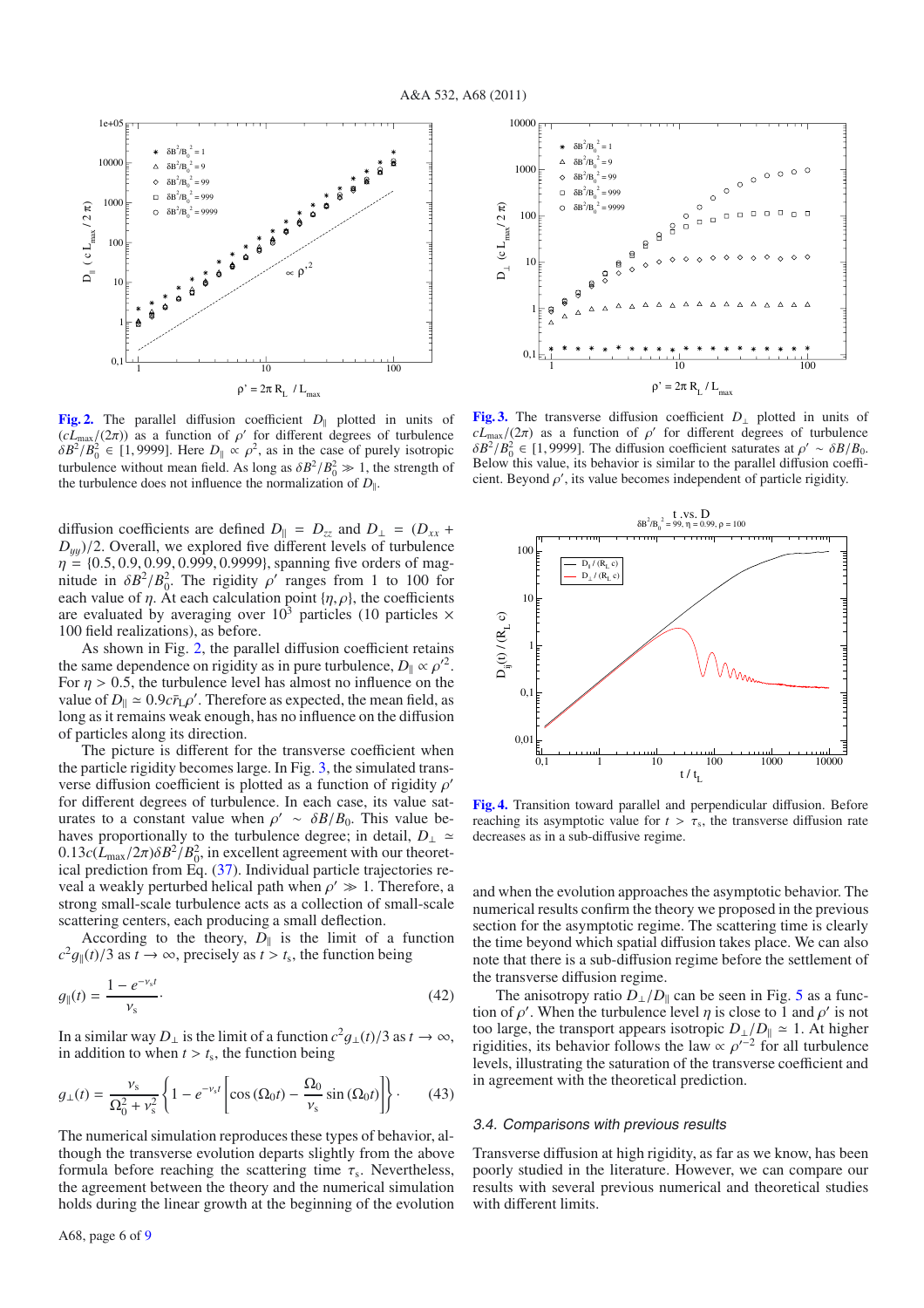

**[Fig. 5.](http://dexter.edpsciences.org/applet.php?DOI=10.1051/0004-6361/201117182&pdf_id=5)** Anisotropy ratio  $D_{\perp}/D_{\parallel}$  as function of  $\rho'$  for different levels of turbulence  $\delta B^2/B_0^2 \in [1, 9999]$ , as indicated by the various symbols.<br>The deshed line provides a quide for a  $\alpha'^{-2}$  scaling The dashed line provides a guide for a  $\rho'^{-2}$  scaling.

The seminal study of Giacalone& Jokipii (1999) focused on the propagation of mildly relativistic particles  $(E = 1 \text{ MeV}$  to 1 GeV) in the interplanetary magnetic field  $(\delta B^2 \sim B_0^2)$ . Their simulations provided results for  $\rho \le 1$  and  $n \le 0.5$  However simulations provided results for  $\rho \le 1$  and  $\eta \le 0.5$ . However, they also performed several simulations in which the particle energy and the coherence length remained fixed, while the turbulence level was varied. In particular, they examined the case *r*<sub>L,0</sub>/ $\ell_c = 10$  for moderate values of  $\delta B^2/B_0^2$  (Fig. 6 of their pa-<br>per) in which *D*, *D*<sub>u</sub> is plotted as a function of  $\lambda_u/r$ ,  $\alpha$  *(d*<sub>u</sub> denotper) in which  $D_{\perp}/D_{\parallel}$  is plotted as a function of  $\lambda_{\parallel}/r_{\rm L,0}$  ( $\lambda_{\parallel}$  denoting the mean free path in the parallel direction). By inspecting their figure, one can see that they varied  $\delta B^2/B_0^2$  from 0.05 to 30. As a result they found a classical scattering theory scaling 30. As a result, they found a classical scattering theory scaling but no physical explanation was proposed. Strictly speaking, the classical theory is valid only for weak turbulence  $(\delta B^2 \ll B_0^2)$ , which clearly does not apply to those simulations. The present which clearly does not apply to those simulations. The present theoretical framework provides a clear explanation of this result, which we confirmed with additional detailed numerical simulations. It is found, for instance, that particles with large rigidities do not interact directly with the magnetic field lines but experience an overall magnetic topology dominated by the mean field with "infinite" coherence length. As a result, the particles execute regular orbits around  $B_0$  and undergo random deflections on the coherence length-scale.

The simulations of Casse et al. (2002) investigated weak as well as strong turbulence regimes where  $\delta B^2/B_0^2 \in [0.1, 99]$ .<br>An FFT algorithm was used to construct the magnetic field For An FFT algorithm was used to construct the magnetic field. For  $\rho' > 1$ , these authors found evidence of anisotropic scattering  $D_{\perp}/D_{\parallel}$  < 1 for all turbulence levels. However, only three simulations points were computed in the high rigidity range and the estimate of the power law slope was inaccurate. Nevertheless, a reasonable agreement is obtained when comparing values of *D* and  $D_{\perp}$  with the present results.

Parizot (2004) presented simulations of particle propagation in pure isotropic turbulence. The results in the regime  $r_{\rm L} \gg \ell_{\rm c}$ leads to a diffusion coefficient with a quadratic scaling,  $D \propto E^2$ , in agreement with our results from Sect. 3.2.

Shalchi & Dosch (2009) derived an analytical expression for the diffusion anisotropy ratio  $D_{\perp}/D_{\parallel}$  in the framework of a non-linear guiding centretheory. They assume an isotropic turbulence  $\delta B$  with a mean field  $B_0$ . No assumption was made about either the level of turbulence or about particle energy, hence their result should be valid for any particle rigidity and turbulent field strength. An expression of  $D_{\perp}/D_{\parallel}$  (Eq. (15) in



**[Fig. 6.](http://dexter.edpsciences.org/applet.php?DOI=10.1051/0004-6361/201117182&pdf_id=6)** Ratio  $D_{\perp}/D_{\parallel}$  as a function of  $\rho'$  for  $\eta = 0.99$ , compared to theorectical predictions and other numerical simulations. Filled diamonds: our simulation results. Star symbols: results from Casse et al. 2002. Solid curve: present theoretical prediction with best-fit  $D_{\parallel}$  from simulations (see Fig. 2). Dashed curve: present theoretical prediction with analytical  $D_{\parallel} = c^2/(3v_s)$ . Dot-dashed curve: analytical prediction from Shalchi & Dosch (2009), their Eq. (15).

their work) that depends on two parameters was obtained. The first parameter corresponds to the ratio of the mean free path  $(\lambda_{\parallel})$  along the mean field direction to the coherence length  $\ell_c$ of the turbulent field. The second parameter is the turbulence level  $\delta B^2/B_0^2 = \eta/(1-\eta)$ . Shalchi & Dosch (2009) thus find that the transport becomes highly anisotropic meaning  $D_1/D_0 \ll 1$ the transport becomes highly anisotropic, meaning  $D_{\perp}/D_{\parallel} \ll 1$ when  $\lambda_{\parallel}/\ell_{\rm c} \gg 1$  and/or  $\delta B^2/B_0^2$  is not too large (see Figs. 1 and 2 of their work) Therefore, our present conclusions agree with 2 of their work). Therefore, our present conclusions agree with theirs, at least at a qualitative level. A detailed comparison would require us to define  $\lambda_{\parallel}$  as a function of  $\rho'$ , which could be done<br>by using our results of  $D_{\parallel}$  for which  $\rho' = (A\pi n/30)^{1/2}(\lambda_{\parallel}/\ell_{\parallel})^{1/2}$ by using our results of  $D_{\parallel}$  for which  $\rho' = (4\pi\eta/30)^{1/2} (\lambda_{\parallel}/\ell_c)^{1/2}$ .<br>With this substitution, we can directly compare their predictions With this substitution, we can directly compare their predictions to our results. In Fig. 6, we plot the ratio of diffusion coefficients as a function of  $\rho'$  from our numerical simulations and compare these results to both the predictions of Shalchi & Dosch (2009) and the theoretical model developed in Sect. 2. Good agreement is found between the simulation results (diamond symbols) and our theory (solid curve and dashed curve); however, the predictions of Shalchi & Dosch (2009) disagree with the numerical results, increasingly so as the rigidity increases. In particular, their analysis predicts a scaling with a slope <sup>−</sup>2.4 instead of the value of −2 observed here. Repeating the same comparisons for each simulated value of  $\delta B^2/\bar{B}^2$ , we were unable to find agree-<br>ment between the predictions of Shalchi & Dosch (2009) and our ment between the predictions of Shalchi & Dosch (2009) and our simulations; the predicted values always lie below the numerical results, with a different power-law scaling, comprised between  $-2.5$  for  $\delta B^2/B_0^2 = 1$  and  $-2.4$  for  $\delta B^2/B_0^2 = 10^4$ . At this point, it could be aroued that our definition of  $\lambda_u$  as a function of  $\rho'$  is it could be argued that our definition of  $\lambda_{\parallel}$  as a function of  $\rho'$  is inaccurate. However, on physical grounds, the scaling  $\lambda_{\parallel} \propto \epsilon^2$ when  $\bar{r}_L \gg \ell_c$  remains robust. Therefore, the discrepancy between the power law scalings should not be affected by uncertainties in the numerical prefactors. We think that the "guiding center" assumption in their work is questionable.

### **4. Summary and some astrophysical applications**

#### 4.1. Summary

Our investigation of the diffusion process in small-scale turbulence with a mean field revealed that, despite its smallness, the mean field plays a role in transverse diffusion because the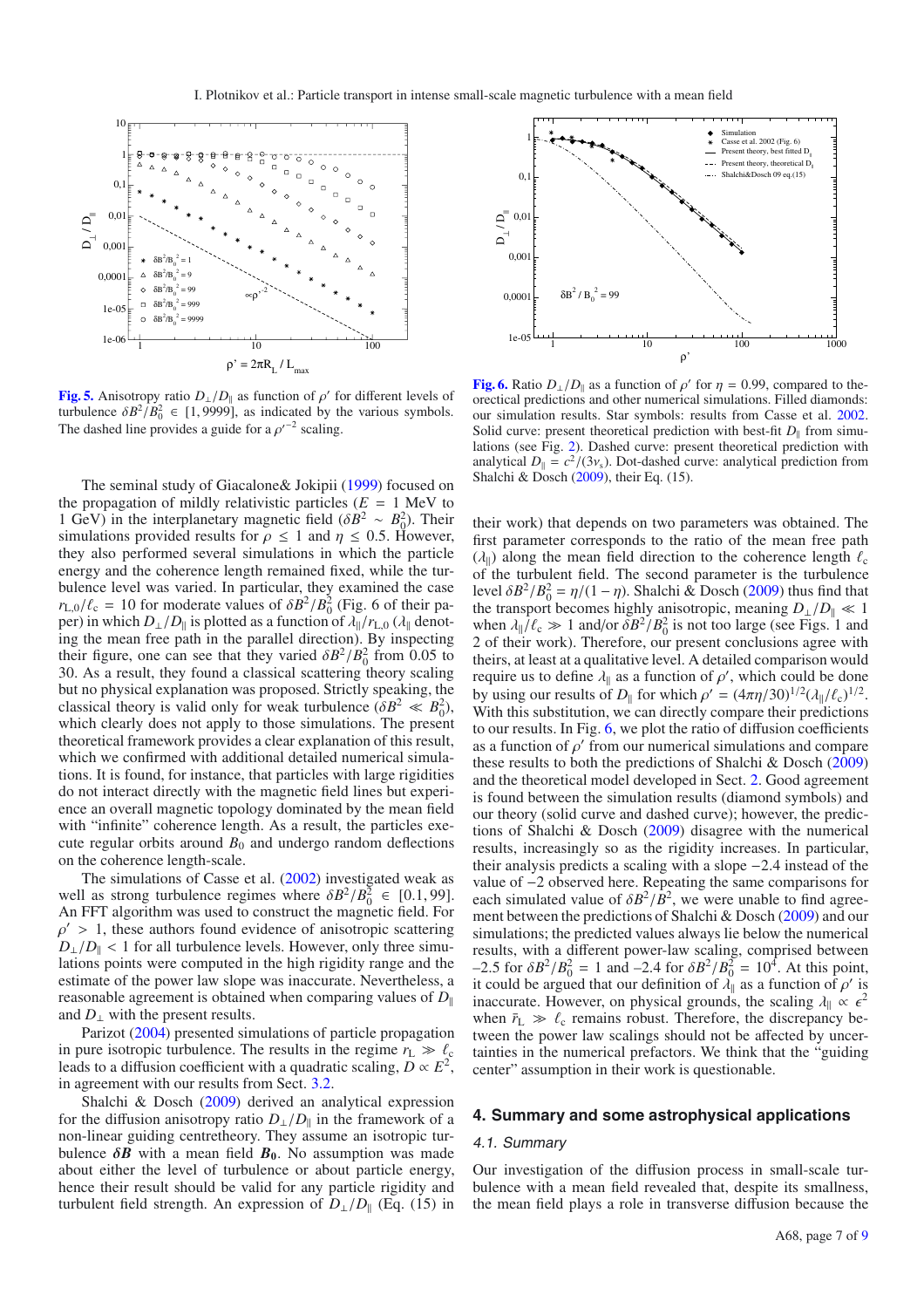scattering frequency decreases like  $\epsilon^{-2}$ , whereas the Larmor frequency decreases like  $\epsilon^{-1}$ . Instead of finding a single diffusion coefficient that increases like  $\epsilon^2$ , we found an anisotropic diffusion with a transverse coefficient that reaches a limit value at large rigidities. The theory we proposed is based on a single assumption, namely that the correlation time is much smaller than the scattering time, which is valid for both small and large rigidities. The only regime where the theory fails is for a rigidity close to 1 and a high turbulence level; however, the interpolation is obvious. The theory allows us to derive a correct pitch-angle scattering rate and a correct parallel diffusion coefficient for every rigidity. It provides a transverse diffusion coefficient similar to the classical scattering theory formula, despite the arbitrary level of turbulence, which is a correct result for large rigidity. At low rigidity, the present theory is incorrect because it does not take into account the effect of field line wandering described in Casse et al. (2002).

#### 4.2. Particle transport in relativistic shock environments

One major application of the diffusion theory in small-scale turbulence is the transport of supra-thermal particles in the vicinity of a relativistic shock. By crossing the shock transition, electrons and protons reach more or less the same characteristic energy  $\langle \epsilon \rangle \sim \gamma_{\rm sh} m_{\rm p} c^2$  as revealed clearly by particle-in-cell simulations (e.g., Sironi & Spitkovsky 2011). There is a single plasma frequency  $\omega_{p*} \sim \omega_{pi}$ , where  $\omega_{pi}$  is the ion plasma frequency in the upstream or unshocked plasma. This length-scale characterizes the typical length scale of the microturbulence excited in the shock precursor, as transmitted downstream of the shock transition and viewed in the downstream rest frame. The generation of short scale intense micro-turbulence is possible only at low magnetizations of the upstream plasma (Sironi & Spitkovsky 2011), where the magnetization parameter  $\sigma$  is here defined as the flux of magnetic energy crossing the shock over the flux of matter energy,  $\sigma = B_0^2 \sin^2 \theta_B / 4\pi \rho_u c^2$  (where  $\theta_B$  is the angle of the background magnetic field with the shock normal and  $\rho_u$  the background magnetic field with the shock normal, and  $\rho$ <sub>u</sub> the unshocked plasma mass density). However, this same level of magnetization also permits the efficient acceleration of particles through a first-order Fermi process at the shock front (Lemoine & Pelletier  $2010$ ,  $2011$ ). For larger magnetizations – the exact level depending on the shock Lorentz factor, see the above references – the Fermi process cannot develop because of a lack of efficient scattering in the microturbulence (Lemoine et al. 2006; Niemiec et al. 2006; Pelletier et al. 2009). In brief, the development of the Fermi process hinges on the development of micro-turbulence, which itself requires (in the absence of external sources of turbulence) a sufficiently low magnetization level. The situation in which particles are accelerated is by far the most interesting as it should produce directly observable signatures, in the form of radiation and possibly neutrinos.

The transport properties of these accelerated particles is then directly governed by the parallel and perpendicular diffusion coefficients in the limit of large rigidity, as discussed above. We assume that the microturbulence has a typical length-scale close to  $\delta_* = c/\omega_{\rm D*}$  and that a fraction  $\epsilon_B$  of shock dissipated energy is converted into electromagnetic turbulence, i.e.

$$
\frac{\langle \delta B^2 \rangle}{8\pi} = 2\epsilon_B \gamma_{\rm sh}^2 \rho_u c^2,
$$
\n(44)  
\nwhere the rigidity of shock accelerated particles of energy c is

where the rigidity of shock accelerated particles of energy  $\epsilon$  is given by given by

$$
\rho \approx \epsilon_B^{-1/2} \frac{\delta_*}{\ell_c} \frac{\epsilon}{\langle \epsilon \rangle}.
$$
\n(45)

Current simulations indicate values of  $\epsilon_B \sim 0.01-0.1$ , hence  $\rho > 1$  and all the more so at high energy.

In this regime, the perpendicular diffusion coefficient that we discussed in the previous section becomes particularly relevant, as the mean magnetic field is mostly perpendicular to the shock normal in the downstream frame, since the transverse componormal in the downstream frame, since the transverse components (relatively to the shock normal) are increased by  $2\sqrt{2}\gamma_{\rm sh}$ , while the parallel component remains the same as in the unwhile the parallel component remains the same as in the upstream frame. Therefore, perpendicular diffusion at high rigidity plays an essential role in the transport of particles in the downstream flow of a relativistic shock.

We consider the diffusive behavior of particles in the downstream rest frame. In this frame the shock front appears to move away with velocity  $V_{\text{shock}} \simeq c/3$ . Achieving Fermi cycles requires the particle to return to the shock front. The return time is then measured by identifying shock front with the particle mean displacements

$$
\frac{c}{3}t_{\rm ret} = \sqrt{2D_{\perp}t_{\rm ret}}.\tag{46}
$$

Therefore  $t_{\text{ret}} = 18D_{\perp}/c^2$  and Fermi cycles are possible until *t*ret is neither large nor too short. While the first case is constrained by confinement in the acceleration site, the second one is related to the diffusive approximation that is valid only when  $t_{\text{ret}} \geq \tau_{\text{s}}$ . Using the second limit to constrain diffusive returns,  $\tau_{\text{ret}} \geq \tau_s$ . Using the second fimit to constrain diffusive returns,<br>one obtain *D*<sub>⊥</sub>/*D*<sub>||</sub> ≥ 1/6, equivalent to  $v_s \geq \sqrt{5}\Omega_0$  when *D*<sub>⊥</sub><br>is replaced by its expression from Eq. (33) Fiducial values for is replaced by its expression from Eq. (33). Fiducial values for a relativistic shock in the interstellar medium provide an energy limit  $E$ <sub>lim</sub> ∼ 10<sup>19</sup> eV. This limit is somewhat irrelevant because  $t_{\text{ret}} \gg R_{\text{acc}}/c$  at this energy, where  $R_{\text{acc}}/c$  is the shock dynamics timescale. Hence, the returns appear to be efficient when the condition  $\tau_s < t_{\text{ret}} \ll R_{\text{acc}}/c$  is satisfied. Further investigation would require us to solve a kinetic equation taking into account acceleration, scattering and energy losses processes. Diffusion coefficients obtained in this work may be relevant to providing more realistic results. Previous works assumed Bohm diffusion or isotropic pitch-angle scattering.

Detailed discussion of the performance of the relativistic Fermi process is beyond of the scope of the present paper and is left to future work.

In certain astrophysical settings, the transverse diffusion may play a key role in the transport of particles upstream of a relativistic shock, most particularly if the shock propagates in a wind with a dominant toroidal field at large distances. These circumstances can be encountered in particular when a gamma-ray burst explodes in the wind of the progenitor, or at the termination shock of a pulsar wind.

#### 4.3. High-energy cosmic rays

The above result about transverse diffusion has a broader application than Fermi acceleration at shocks, as it governs the confinement properties of any relativistic flow containing a smallscale turbulence, where "small" is measured relatively to the Larmor radius of the test particles propagating in this flow. This concerns in particular the propagation of very high-energy cosmic rays in our Galaxy. Assuming a coherence length of interstellar turbulence  $\ell_c \sim 10-100$  pc, a mean field intensity of  $3 \mu$ *G* approximately and a turbulent field of the same order, the rigidity of particles of energy *E* is given by  $\rho \simeq$  $2(E/10^{17} \text{ eV})(\ell_c/10 \text{ pc})^{-1} (\bar{B}/5 \mu \text{G})^{-1}$ , while the Larmor radius  $r_{\rm L} \simeq 20 \,\rm pc \, (E/10^{17} \, \rm eV) (\bar{B}/5 \, \mu G)^{-1}$ . Assuming  $\eta \simeq 0.5$  in the Galaxy and using Eq. (33), the perpendicular mean free path is then of order  $\lambda_{\perp} \sim 6$  pc with these values of energy and magnetic